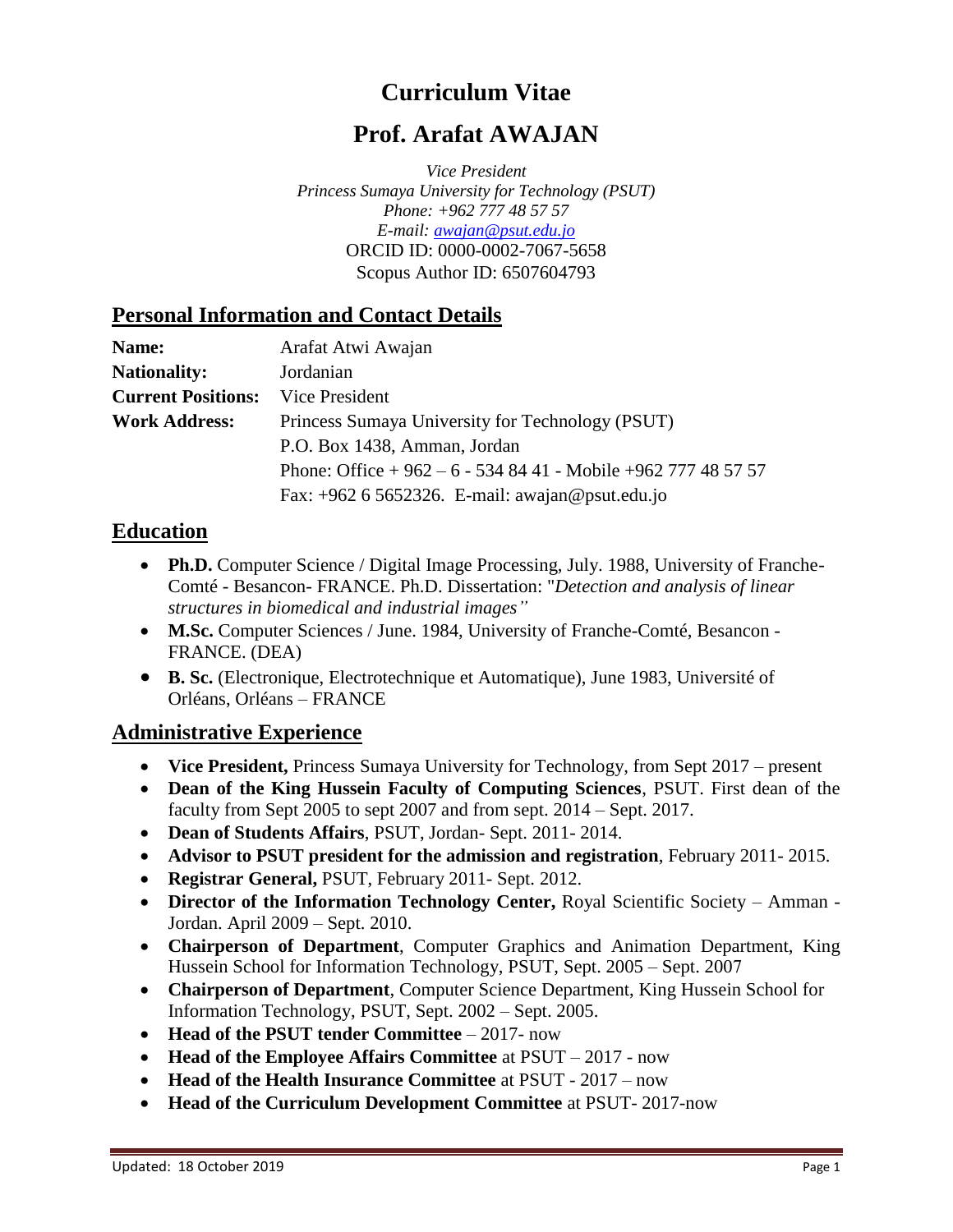## **Academic Experience**

- **Professor**, Computer Science Department, King Hussein Faculty for Computing Sciences, Princess Sumaya University for Technology, Jordan. 2015 - present
- **Associate Professor,** Computer Science Department, King Hussein Faculty for Computing Sciences, Princess Sumaya University for Technology, Jordan. 2008- 2014.
- **Associate Professor**, School of Engineering and Technology Department of Computer Science – New York Institute of Technology – Amman Campus. 2007-2009. (Sabbatical leave from PSUT).
- **Adjunct Professor** at New York Institute for Technology –Amman Campus (2006 2007)
- **Assistant Professor**, Computer Science Department, Princess Sumaya University for Technology, Jordan. Sep, 1993- Aug, 2006.
- **Lecturer, (Assistant Associé)** Université of Franche-Comté France (IUT De Belfort). 1985-1988.

# **Teaching Experience**

- **Undergraduate Courses:** Programming Languages: C, C++, Java and Prolog. Data Structures, Algorithms Analysis and Design. Artificial Intelligence. Computer Graphics. Information System Security
- **M. Sc. Courses:** Natural Language Processing. Digital Image Processing. Advanced Algorithms Analysis and design. Information System Security, Security Risk Analysis
- **Ph. D. Courses:** Natural Language Processing. Statistical Natural Language Processing. Research Methodology and Seminar. Machine Learning
- **E-Learning Experience:**

I had initiated the use of e-learning in PSUT since 2003 by developing the PSUT e-learning platform. I conducted lectures for PSUT staff on the use of e-learning and to introduce the MOODEL technology. I had developed and posted more than 40 different courses on the platform. More than 80% of the PSUT professors are using now this platform at different levels. Currently, I am using the e-learning for almost all my courses. Within the IVLE Tempus project, I have developed a complete online course on e-commerce for a master degree on computer science. In addition, I had been selected as the main lecturer for the elearning Network Engineering course organized by the Japan International Cooperation Agency (JICA), Menhaj Educational Technologies and three universities: Princess Sumaya University for Technology, University of Jordan and Birzeit University (Palestine).

## **Awards**

- Best Researcher at the School of Computing Science. Award from PSUT 2018
- Best Researcher of the university. Award from PSUT 2011
- The EL-Hassan Bin Talal award for Scientific Excellency in higher education for the MEDFORIST project and the establishment of the unit of research and development in elearning – PSUT- 2006

## **Fellowships and Scholarships**

- Full B.Sc. Scholarship granted by Ministry of Education (Jordan) and CROUS France  $(1978 - 1983)$ .
- Full M.Sc. Scholarship granted by CNOUS France (1983-1984).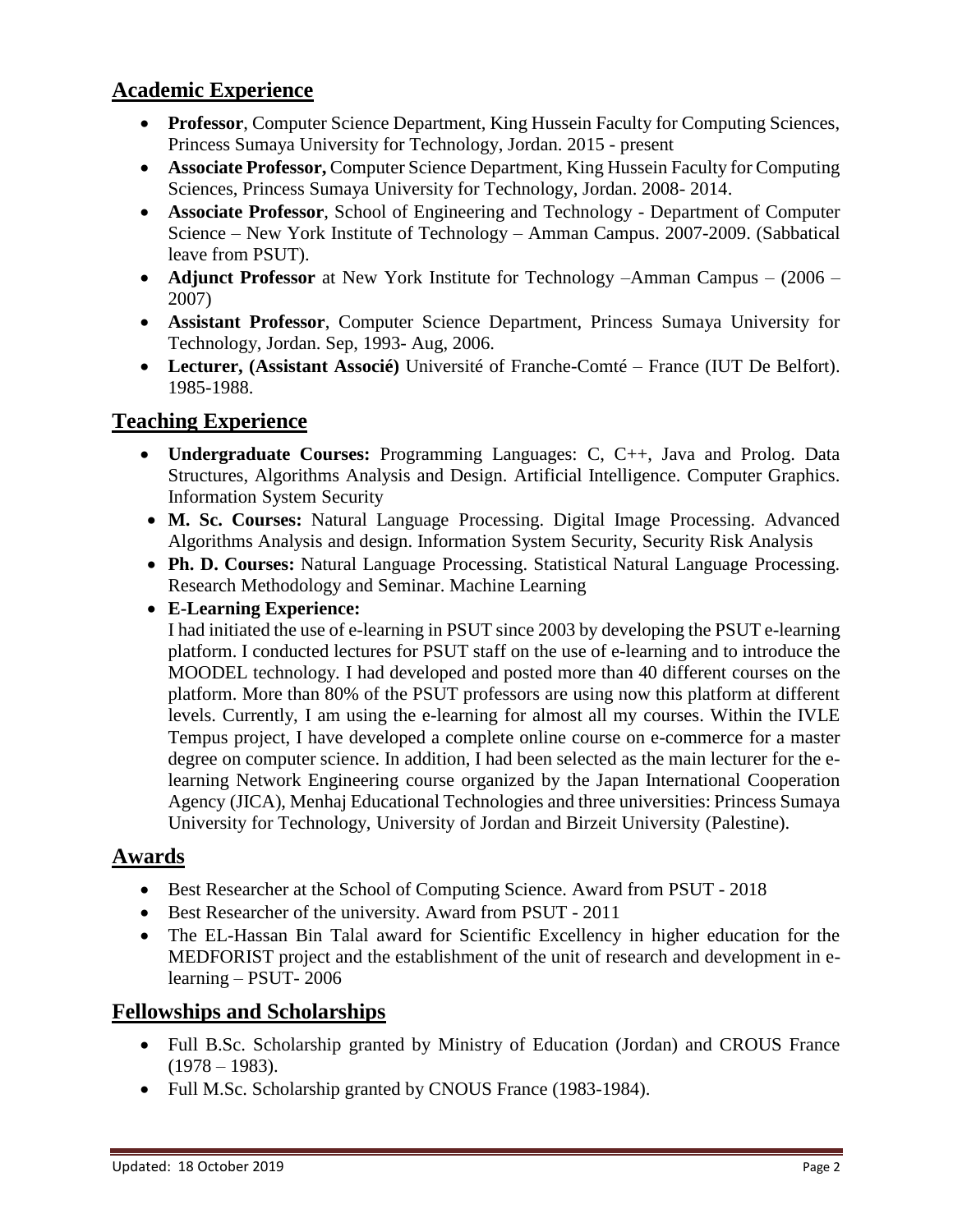### **Languages**

- **Arabic** (Mother tongue)
- **English** (Fluent Reading/Writing/Speaking)
- **French** (Fluent Reading/Writing/Speaking)

### **Consultations:**

- **Price WaterHouse Corporation Consulting** (2013-2014). Consultant for the reengineering of processes in Saudi Universities. This work includes the assessment of current situation as related to business processes, application functionalities, quality and excellence, the documentation of the As-Is Business processes, the development of Business processes prioritization frameworks and analysis, the development of the To-Be Architectures (Business processes, application profiles, and providing technical in-depth knowledge of the universities operations and core functions)
- **LEADS Technology (American Company)-** Consultant for image processing and image compression projects from 2002 – 2011.
- **Menhaj Educational Technologies (Jordanian Company):** Consultant for the IT Curriculum development project for Abu Dhabi Schools – United Arab Emirates from 2001- 2005
- **UNISCO:** The United Nations Educational Scientific and Cultural Organization invited me to join a committee of experts for the preparation of the DRAFT recommendation on the promotion and use of the multilingualism and universal access to cyberspace. Feb. 2002
- **Orphans Fund Development Foundation (Public Organization):** Consultant for the implementation and automation of the financial system and other business processes. From 1996 to 2000.

## **Projects and Funds**

- **1. MEDFORIST Project (from 2002-2005, Fund received by PSUT: 120000 Euro)**: I was the country manager of the MEDFORIST project. MEDFORIST is a Euro Mediterranean project for building a network of universities and professors from European and Mediterranean universities to share IT resources, expertise and know-how. The main results for PSUT were: An E-learning Platform was created, Training 4 people from PSUT in France and Morocco, the organization of the first International Conference on E-Business and E-Learning (Participants from 40 countries), Establishing the MEDFORIST lab. (Unit for research and development in E-Business and E-Learning). **Winner of the El-Hassan award of scientific Excellency in 2006**.
- **2. IVLE TEMPUS Project( from 2005 – 2008, Fund Received by PSUT: 20000 Euro):** I was the coordinator of the Tempus project (IVLE) in PSUT. IVLE (INTEGRATED VIRTUAL LEARNING ENVIRONMENT: LEARNING SUPPORT SYSTEM) is a European funded project for developing new curricula in Mediterranean countries. This project aims at producing a complete curriculum for graduate studies in computer Science. The main advantages for PSUT were providing PSUT with Hardware and software t improve the e-learning capability of the university, 8 courses of the Master degree are developed on line by the partners of the project two of them were by PSUT.
- **3. PSUT-GEM MIRA Project (2006-2008):** I was the PSUT coordinator for this project. MIRA is funded by the Rhone-Alpes region in France for supporting the collaboration between PSUT and the Grenoble School of Management (GEM). It aimed at facilitating the exchange of professors, programs between the two institutions and organizing meetings and workshops for the MIS and CS departments' students in PSUT.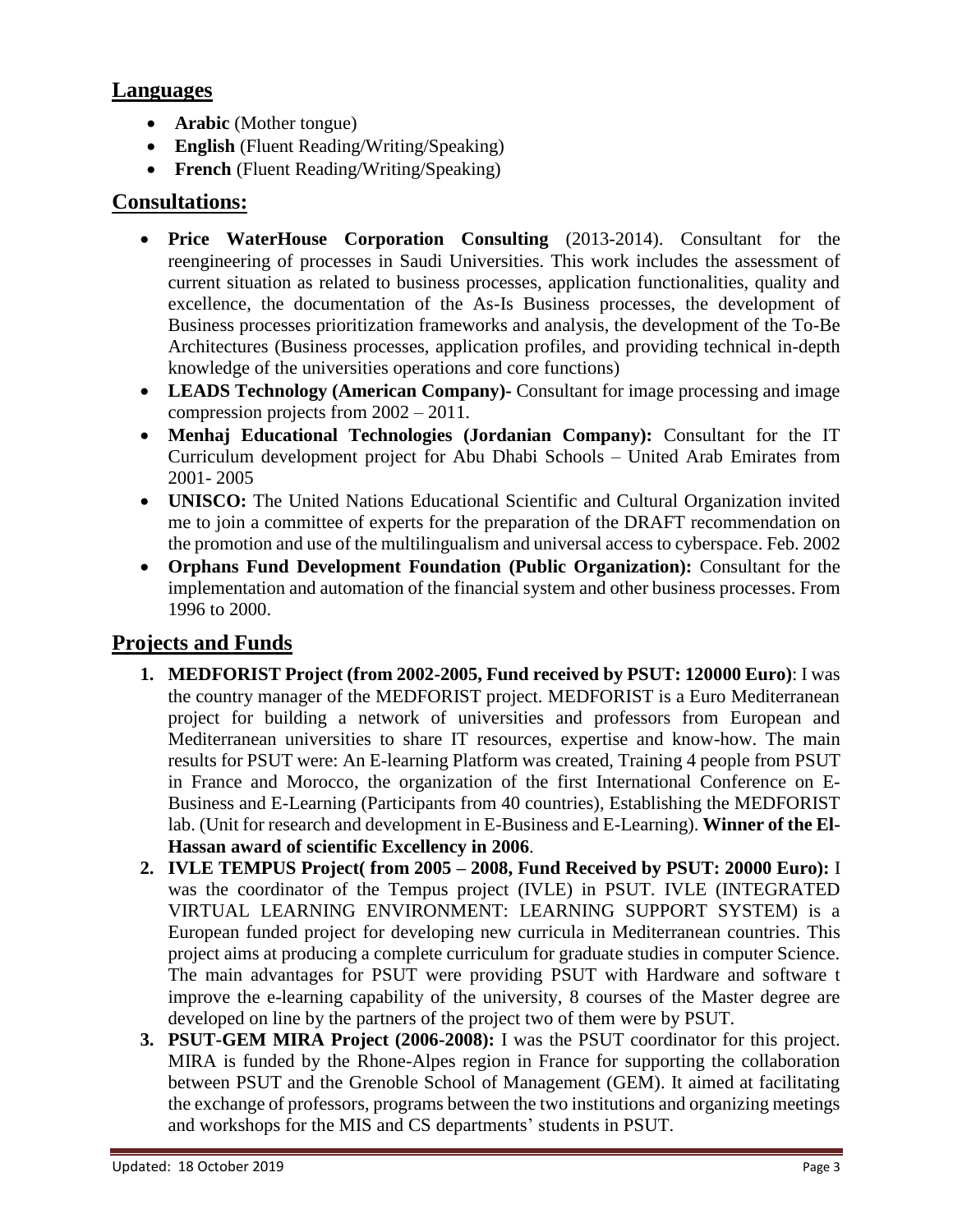- **4. SERMANTEQ Tempus Project (2009-2011, Fund received by PSUT: 140000 Euro):**  As the PST manager of the SERMANTEQ project, I had been in charge in charge of the implementation of the different activities relate to this project as well and to participate in the steering committee. SERAMTEQ is a TEMPUS funded EU project. It main objective was to modernize academic courses through development of new trainings in Technology Management and Marketing of Services; and reinforcement of processes policies concerning the trainings' quality, the students' services capacities, as well as those concerning the Mediterranean partner institutions' management.
- **5. MEDAWL(2012-2015)**: The MEDAWEL project is a Tempus project that seeks to examine and improve the current student services' approach and structure within the Southern Neighboring Area participating higher education institutions. The project includes partners from Jordan, Lebanon, Egypt and Palestine, and is underpinned by the experience of partners from Spain, Ireland and United Kingdom. As the dean of students' affairs, I am in charge of the implementation of the project in PSUT in order to improve the services provided to students and share PSUT experience with the other partners.
- **6. Creating E-portal in Arabic to Support Health care in Jordan (2014-2016, Fund allocated to PSUT 65000 JD)**: This project is funded by **Novo Nordisk foundation (Switzerland)** to create medical and social networking portal in order to increase awareness and good practices among patients and their families in Jordan. It includes different activities such as developing an electronic portal and Arabic website, organizing training workshops and awareness meeting and producing publications in Arabic. Arabic Language Content Research Centre in PSUT, Jordan University-Coagulation and Haemostasis, medical experts from the different health services (Ministry of health, Royal Medical Services and University hospitals) and ICT experts will work together to improve medical services, health care and support to patients with Haemophilia in all the regions of the country and surrounded countries.
- **7. JOVITAL Project. (from 2017 to 2020, 200,000Euro).** This is an EU funded project that offers Higher Education Institutions (HEIs) in Jordan the possibility to explore, implement, and disseminate state of the art academic practices in e-learning and virtual learning to enhance teaching quality and improve learning outcomes.
- **8. FORC Project. (from 2017 to 2020, 120,000 Euro).** This project seeks to build capacities to develop an integrated curriculum in forensic computing as pathways within the undergraduate degrees of the facilities of Information Technology and Law, using a student-centered adaptive learning approach based on the bologna processes.
- **9. Developing Semantic Representation Methods for Knowledge Discovery from Arabic Text**. **(From 2017 to 2020, 15000 JD)** This project is funded by the Scientific Research Fund (Jordanian Ministry of Higher Education and Scientific research). It aims at allowing automatic knowledge extraction from Arabic text. The first phase will be dedicated to collect and build semantically annotated corpus of Arabic texts from different resources. As semantic distinctions are always associated with other linguistic features such as morphological features, part of speech and syntax attributes, different solutions will be developed at the level of morphological analysis, Part of speech tagging and syntax analysis. Freely available resources will be used too to enrich the proposed work such as WordNet Synsets, Wikipedia and other freely available Arabic corpora. The main contribution of this project is to prove that semantic analysis and annotation of text will establish a systematic approach which can be used with success to extract information and knowledge from Arabic text. The expected results of the project will provide researchers and organizations with tools to help them in analyzing and understanding Arabic e-content.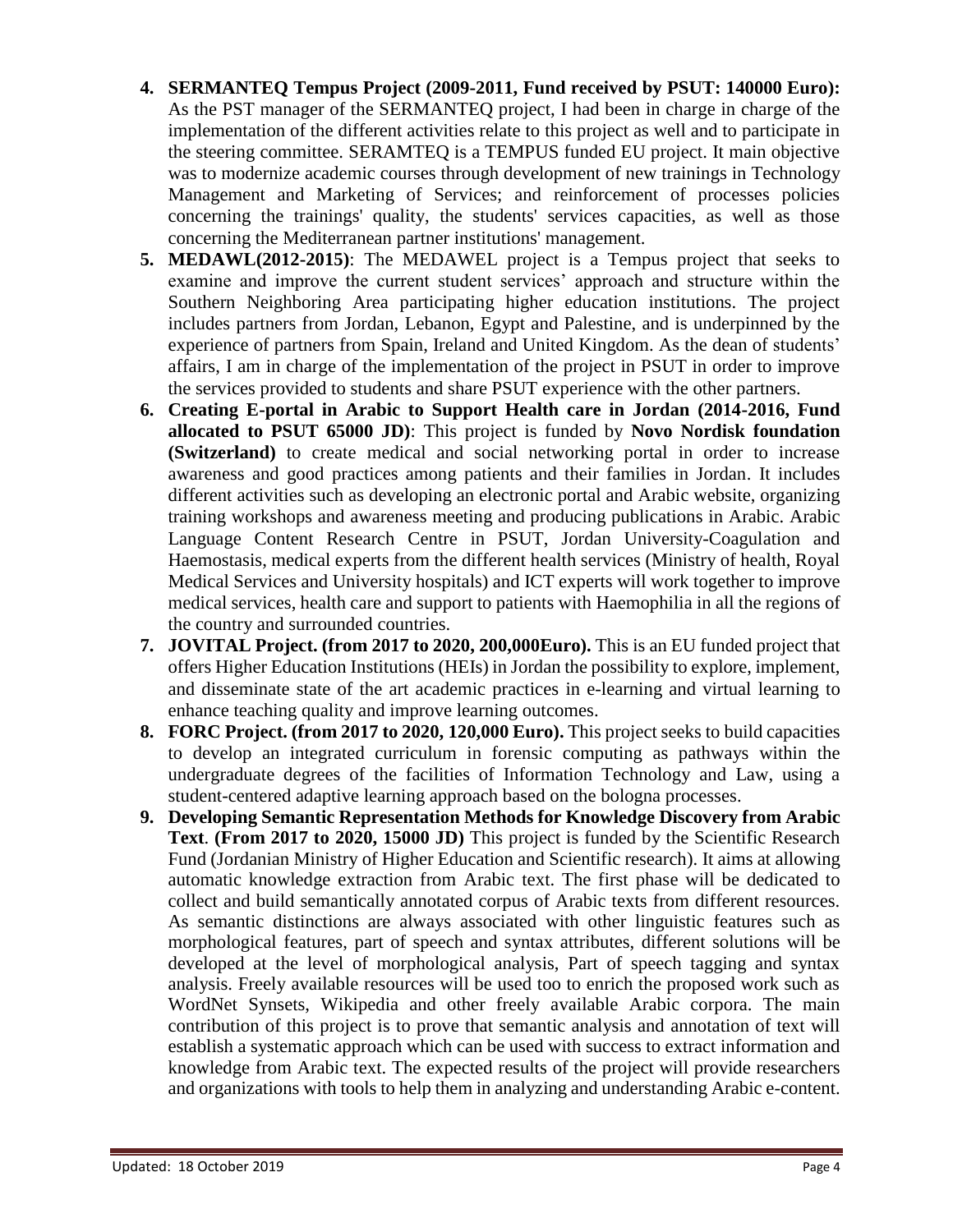### **Conferences and Workshops**

#### **Conference Chair:**

- **1. Conference Chair** of the International Conference on new Trends in Computing Sciences (ICTCS2019). Amman, Jordan 9-11 Oct. 2019.
- **2. Conference Chair** of the International Conference on new Trends in Computing Sciences (ICTCS2017). Amman, Jordan 11-13 Oct. 2017.
- **3. Chair of the Local organization committee** of the 4th International Conference on Next Generation Mobile Applications, Services and Technologies (NGMAST2010) organized in Amman on 27-29 July 2010
- **4. Chair of the 5th Session (Artificial Intelligence)** 2nd Jordan International Conference on Computer Science and Engineering. 5-7 December, 2006. Al Balqa' Applied University-Jordan.
- **5. Chair of the Organizing Committee** and member of the Scientific Committee. First International Conference on E-Business and E-Learning (EBEL 2005). Amman, Jordan 23-24 May 2005.
- **6. Chair of the organizing committee** of the 1<sup>st</sup> National Scientific Meeting in Informatics. Jordan Computer Society. Amman- Jordan, November, 1997.

#### **Committees' Member: (Some of them)**

- **1.** Member of the Technical Program committee of the International Conference on Information and Communication Systems (ICICS 2016). April 5-7, 2016 - Irbid –Jordan.
- **2.** Member of the Technical Program Committee of the Mediterranean Conference on Information and Communication Technologies 2015, May 7-9, Saidia, Morocco.
- **3.** Member of the Program committee of the 5<sup>th</sup> International conference on Information and Communication Technology and Accessibility, December 21-23, 2015, Marrakech, Morocco.
- **4.** Member of the Program Committee of the Fourth International Conference on Information and Communication Technology and Accessibility, October 24-26, 2013, Hammamet, Tunisia
- **5.** Member of the Technical Program Committee of the International Arab Conference of e-Technology IACe-T' 2012, organized by [Zarqa University,](http://www.zu.edu.jo/) Zarqa-Jordan April 25-27, 2012.
- **6.** Member of the Expert Meeting on ESCWA Initiative for Promoting the Digital Arabic Content Industry through Technology Incubators. 1-2 October 2012, Amman, Jordan.
- **7.** Member of the International Program committee of the Fourth IEEE International Symposium on Innovation in Information & Communication Technology (ISIICT 2011), November 29-December 1, 2011, Philadelphia University, Amman Jordan
- **8.** Member of the Scientific Committee of the 2011 IEEE Jordan Conference on Applied Electrical Engineering and Computing Technologies (AEECT) organized by the Faculty of Engineering and Technology - University of Jordan, 6-8 December, 2011, Amman, Jordan
- **9.** Member of the scientific committee of the conference of l'Association Francophone de Management Electronique (AFME). March 2008 27th and 28th Grenoble – France.
- **10.** Program committee of the first International Conference on Information and Communication Technologies and Accessibility ICTA 2007 – April 12-14, 2007, Hammamet. Tunisia.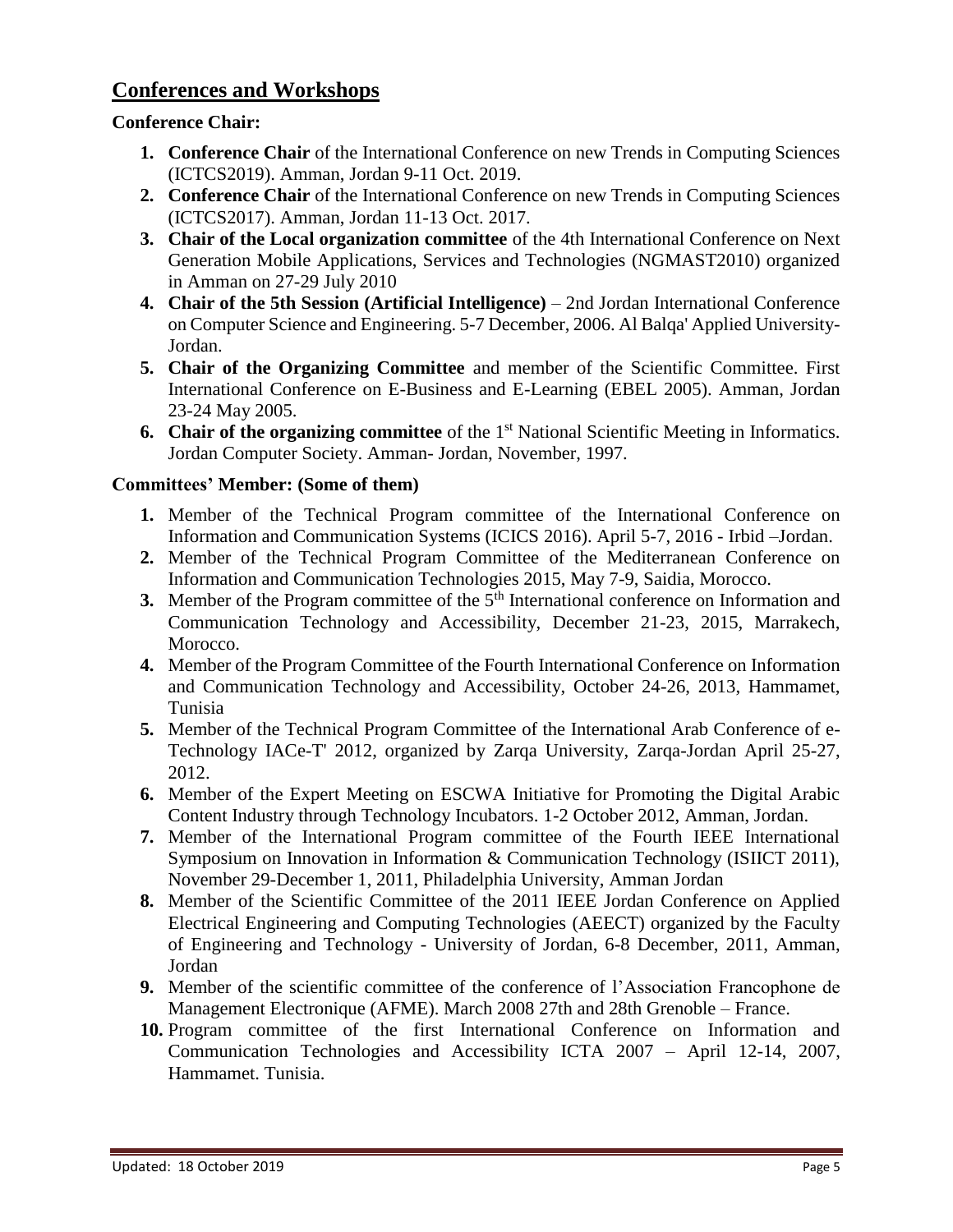## **Memberships**

- Member of the Association of Computational Linguistics (ACL)
- Member of the Association of Computing Machinery (ACM)
- Member of the Institute of Electrical and Electronics Engineers (IEEE).
- Member of the IEEE Computer Society.
- Member of the Jordan Computers Society.
- Founder member of the Jordanian the Intellectual Property Association

### **Professional Service**

- Member of the editorial board of the Jordanian Journal of Computers and Information Technology published by PSUT and sponsored by the Ministry of Higher Education and Scientific Research. (SCOPUS)
- Scientific Research Support Fund (Ministry of Higher Education & Scientific Research):
	- a. Member of the Scientific Committee of the SRSF since 2018
	- b. Head of the Scientific committee for the IT sector since 2018
	- c. Member of the Scientific committee for the IT sector from 2016 to 2018
	- d. Reviewers of SRSF projects proposals
- Member of the first executive board of the IEEE section in Jordan (2002)
- Reviewer for the Qatar National Research Fund project (QNRF) -Qatar Foundation
- Reviewer for the following journals:
	- a. Evolutionary Intelligence (SPRINGER)
	- b. Malaysian Journal of Computer Science (MJCS)
	- c. Jordan University journal "Dirassat".
	- d. Jordanian Journal for applied Sciences.
	- e. Al Manara for Research and Studies.
- External Examiner for many Master Thesis in Jordanian Universities (PSUT, Jordan University, Al-Bayt University, Philadelphia University, Al-Balqa' applied University).

## **Activities in the local society**

- Employment-Technical and Vocational Education and Training Council a. Member of the National Sector Skills Council for the ICT sector since 2018
- National Center for Human Resources Development:
	- a. Member of the committee in charge of analyzing and describing the jobs in the Information and communication technology (2017)
- Ministry of Higher Education:
	- a. Member of the committee in charge of redefining unified rules for the financial and administrative regulations in the Jordanian Public Universities (2015).
	- b. Member of the National Committee in charge of evaluating the Students deanships activities in Jordanian universities (2013 – 2014).
	- c. Member of the committee in charge of redefining the rules of the Computer Science programs accreditation in the Jordanian Universities.
- Jordan Computer Society:
	- a. Appointed by Her Royal Highness Princess Sumaya to represent her in the Jordan Computer Society (JCS) activities and meetings
	- b. Member of the JCS since 1996
	- c. Member of the editorial board of the Al-Hassoub Magazine from 1996- 2002
	- d. Member of the organizing committee of the Middle-East exhibition METS from 1995-1998 and 2003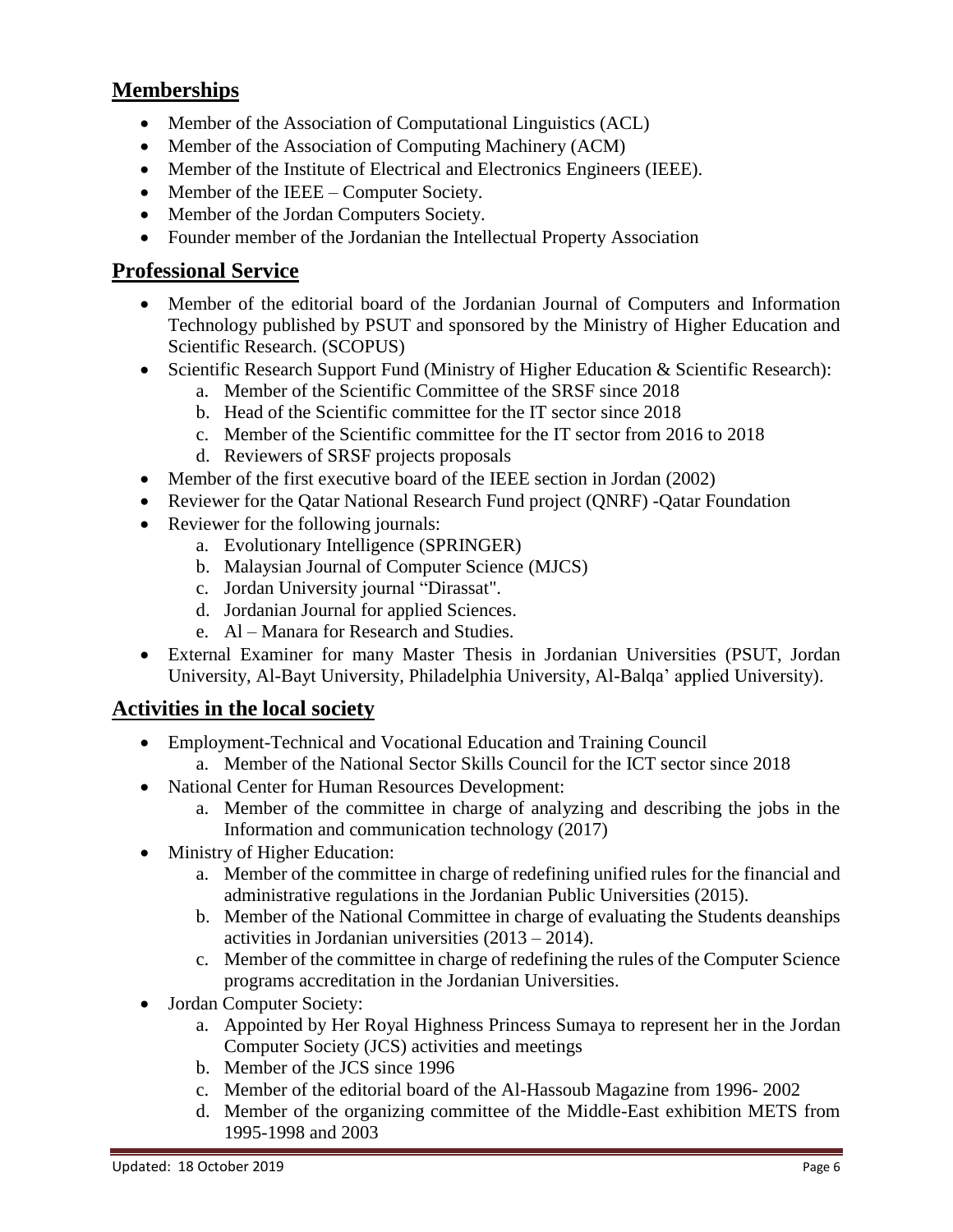- The National Information Center
	- a. Member of the legality of electronic documents committee (2001-2002)
	- b. Member of the national ICT committee (2006-)
- The Higher Council for Science and Technology
	- a. Member of the committee for National Observatory for science and technology 2008-2009
	- b. Member of the National Committee in charge of defining the research priorities in the ICT sector 2009-2010
	- c. Member of the National e-Technology Committee Higher Council for Science and Technology (Jordan) from August 2008
- Ministry of Education: Member of the IT curricula committees and co-Author of electronic commerce books for the IT stream in the secondary schools
- Ministry of Health: Member of the National hemophilia Committee from 2002-now
- Institute of Public Administration: Trainer and lecturer in several workshops and training courses on the use of ITC in public administration and public sector (2004-2006).
- Member of the steering committee of the Jordan UK Get-Connected initiative (2000-2005)
- Amman Chamber of Commerce: I was invited to give lectures (a week of training courses in 2006) on e-business and e-commerce.
- The Jordanian the Intellectual Property Association:
	- a. One of the founders of JIPA.
	- b. Member of the first executive boards and Chair of the Cultural committee.
- Member of the ICT planning Committee for the Al Hussein Bin Talal University Ma'an – Jordan (2003-2005).
- Member of the International Society for Engineering education and Coordinator of the National Monitoring Committee of the ISEG in Jordan.
- Board member and vice president of the Jordan Thalassemia and Hemophilia Society and chair of the Hemophilia committee at the of the Jordan Thalassemia and Hemophilia Society from 2005 - now.
- Member of the National Hemophilia Committee in the Ministry of health from 2005-2012 and from  $2018 - now$ .

# **Curricular and extra-curricular activities**

- Head of the committee in charge of writing the proposal for implementing a Ph.D. program in computer science in King Hussein Faculty of Commuting Sciences (PSUT) 2014.
- Head of ABET accreditation committee- King Hussein Faculty of Computing Sciences, Princess Sumaya University for Technology, 2014- 2017.
- Head of the curriculum committee in KHFCS in charge of updating and developing the undergraduates' curricula (B.Sc. Computer Sciences, Software Engineering) and graduates curricula (computer Sciences, Information Systems Security and Digital Criminology).

## **Scientific Research**

- Natural Language Processing, Arabic NLP
- Computational Linguistics, Text Mining
- Image Processing
- Machine Learning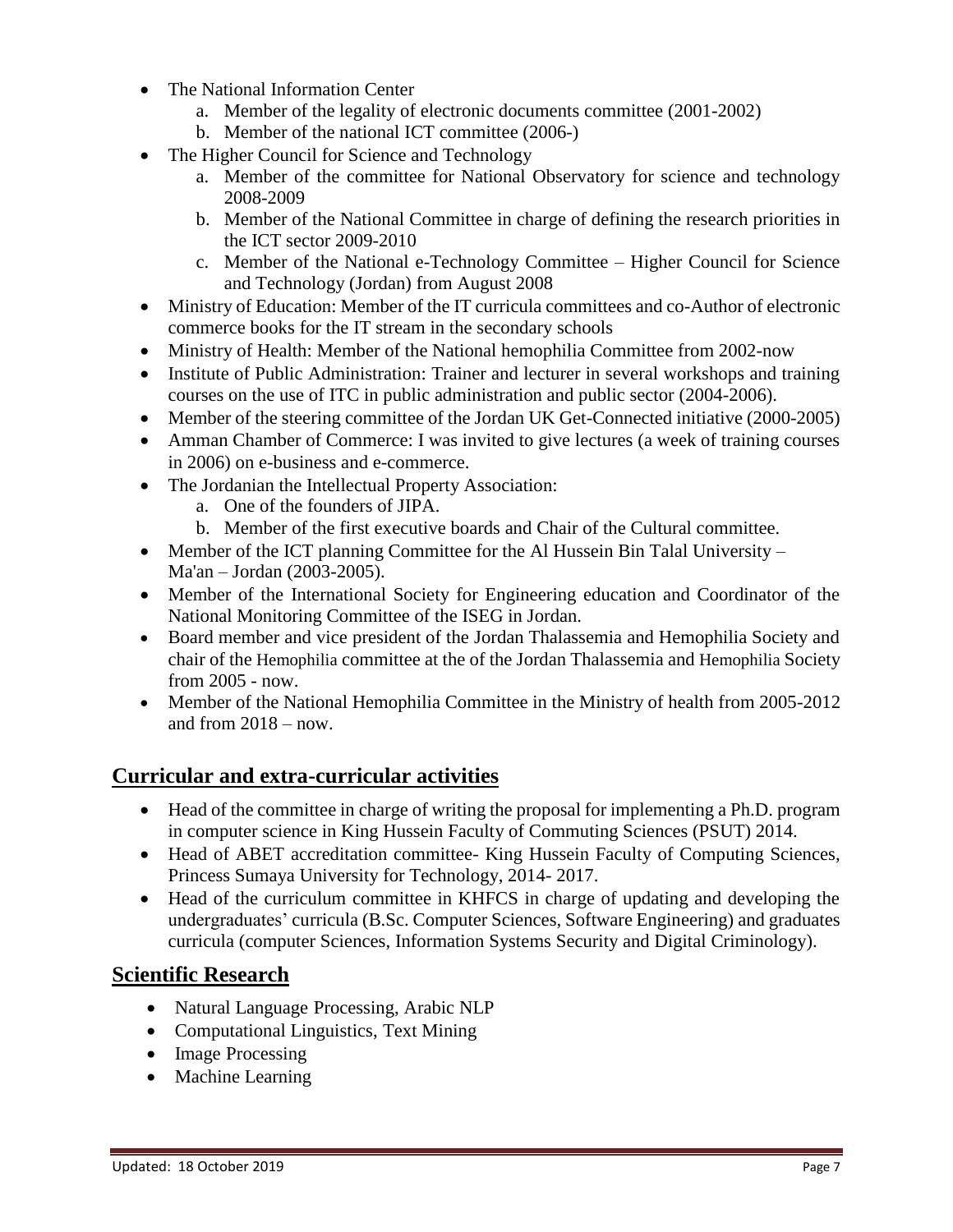## **Publications**

#### **2020**

1. Al Etaiwi, **Awajan A.** 2020. Graph-based Arabic text semantic representation[. Information](https://www.sciencedirect.com/science/journal/03064573)  [Processing and](https://www.sciencedirect.com/science/journal/03064573) Management[. Volume 57, Issue 3,](https://www.sciencedirect.com/science/journal/03064573/57/3) May 2020, doi.org [/10.1016/j.ipm.2019.](https://doi.org/10.1016/j.ipm.2019.102183) [102183.](https://doi.org/10.1016/j.ipm.2019.102183) Elsevier Journal. (ISI, Scopus).

- 2. Khader M., **Awajan A.,** Al-Naymat G., 2019. The Impact of Natural Language Preprocessing on Big Data Sentiment. The International Arab Journal of Information Technology, Vol. 16, No. 3A, 506-513 (ISI, Scopus).
- 3. Hamdan S., Hudaib A., **Awajan A.**, 2019. Detecting Sybil Attacks in Vehicular Ad Hoc Networks. International Journal of Parallel Emergent and Distributed Systems. TAYLOR & FRANCIS (ISI) DOI: 10.1080/17445760.2019.1617865
- 4. Tedmori S., **Awajan A.,** 2019. Sentiment Analysis Main Tasks and Applications: A Survey. Journal of Information Processing Systems. Vol.15, No.3, pp. 500-519, June 2019. DOI: 10.3745/JIPS.04.0120. (ISI, Scopus).
- 5. Alian M., **Awajan A**., Ramadan B. 2019. Unsupervised Learning Blocking Keys Technique for Indexing Arabic Entity Resolution. International Journal of Speech Technology, Vol. 22, Number 3. DOI 10.1007/s10772-018-9489-6 (ISI, Springer - Scopus).
- 6. Hriez S., Obeid N., **Awajan A.** 2019. User Authentication on Smartphones Using Keystroke Dynamics. Proceedings of DATA'19, December 2–5, 2019, Dubai, United Arab Emirates. Copyright 2019 Association for Computing Machinery. ACM ISBN 978-1- 4503-7284-8/19/12. DOI: http:/doi.org/10.1145/3368691.3368725.
- 7. Alian M. **Awajan A**., Al-Hasan A., Akuzhia R. 2019. Towards Building Arabic Paraphrasing Benchmark. Proceedings of DATA'19, December 2–5, 2019, Dubai, United Arab Emirates. Copyright 2019 Association for Computing Machinery. ACM ISBN 978- 1-4503-7284-8/19/12. DOI: http:/doi.org/10.1145/3368691.3368708.
- 8. Suleiman D., **Awajan A.** 2019. Deep Learning Based Extractive Text Summarization: Approaches, Datasets and Evaluation Measures. Proceedings of [Sixth International](https://ieeexplore.ieee.org/xpl/conhome/8926314/proceeding)  [Conference on Social Networks Analysis, Management and Security \(SNAMS\).](https://ieeexplore.ieee.org/xpl/conhome/8926314/proceeding) Granada, Spain. October 22-25, 2019. [10.1109/SNAMS.2019.8931813.](https://doi.org/10.1109/SNAMS.2019.8931813) Pages 204-210.
- 9. Al-Saqqa S., **Awajan A.,** Ghoul S. 2019. [Stemming Effects on Sentiment Analysis using](https://ieeexplore.ieee.org/document/8931812/)  [Large Arabic Multi-Domain Resources.](https://ieeexplore.ieee.org/document/8931812/) Proceedings of [Sixth International Conference on](https://ieeexplore.ieee.org/xpl/conhome/8926314/proceeding)  [Social Networks Analysis, Management and Security \(SNAMS\).](https://ieeexplore.ieee.org/xpl/conhome/8926314/proceeding) Granada, Spain. October 22-25, 2019. [10.1109/SNAMS.2019.8931812.](https://doi.org/10.1109/SNAMS.2019.8931813) Pages 211-216.
- 10. Al Etaiwi, **Awajan A.,** Suleiman D. 2019. [Keywords Extraction from Arabic Documents](https://ieeexplore.ieee.org/document/8931808/)  [Using Centrality Measures.](https://ieeexplore.ieee.org/document/8931808/) Proceedings of [Sixth International Conference on Social](https://ieeexplore.ieee.org/xpl/conhome/8926314/proceeding)  [Networks Analysis, Management and Security \(SNAMS\).](https://ieeexplore.ieee.org/xpl/conhome/8926314/proceeding) Granada, Spain. October 22-25, 2019. [10.1109/SNAMS.2019.8931808.](https://doi.org/10.1109/SNAMS.2019.8931813) Pages 237-241.
- 11. Alhijawi B., Al-Naymat G., Obeid N., **Awajan A.** 2019. Mitigating the Effect of Data Sparsity: A Case Study on Collaborative Filtering Recommender System. Proceedings of the 2nd International Conference on new Trends in Computing Science (ICTCS'19). 9-11 October 2019, Amman- Jordan. Pages 136-141.
- 12. Abdel-Nabi H., Al-Naymat G., **Awajan A**. 2019. Content Based Image Retrieval Approach using Deep Learning. Proceedings of the 2nd International Conference on new Trends in Computing Science (ICTCS'19). 9-11 October 2019, Amman- Jordan. Pages 170-177.
- 13. Hamdan S., **Awajan A.**, Almajali S. 2019. Compression Techniques Used in IoT: A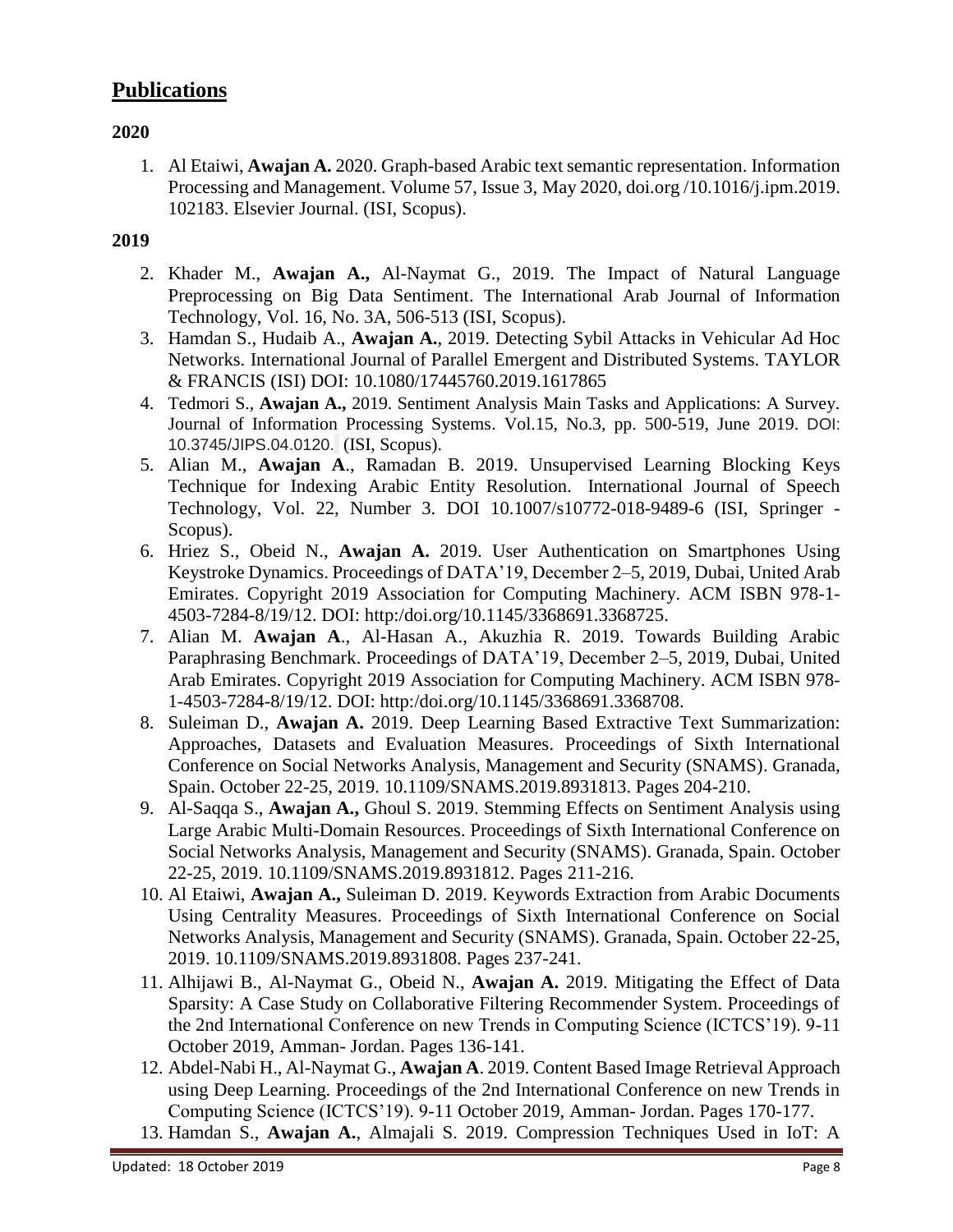Comparitive Study. Proceedings of the 2nd International Conference on new Trends in Computing Science (ICTCS'19). 9-11 October 2019, Amman- Jordan. Pages 2018-212.

- 14. Halabi D., **Awajan A**. 2019. Graph-Based Arabic Key-Phrases Extraction. Proceedings of the 2nd International Conference on new Trends in Computing Science (ICTCS'19). 9-11 October 2019, Amman- Jordan. Pages 244-250.
- 15. Suleiman D., **Awajan A.** 2019. Using Part of Speech Tagging for Improving Word2vec Model. Proceedings of the 2nd International Conference on new Trends in Computing Science (ICTCS'19). 9-11 October 2019, Amman- Jordan.
- 16. Biltawi M., **Awajan A.**, Tedmori S. 2019. Evaluation of Question Classification. Proceedings of the 2nd International Conference on new Trends in Computing Science (ICTCS'19). 9-11 October 2019, Amman- Jordan.
- 17. Suleiman D., **Awajan A.**, Al Etaiwi W. 2019. Arabic Text Keywords Extraction using Word2vec. Proceedings of the 2nd International Conference on new Trends in Computing Science (ICTCS'19). 9-11 October 2019, Amman- Jordan. Pages 251-257.
- 18. Al Etaiwi W., **Awajan A.** 2019. Arabic Text Semantic Graph Representation. Proceedings of the 2nd International Conference on new Trends in Computing Science (ICTCS'19). 9- 11 October 2019, Amman- Jordan. Pages 265-271.
- 19. Alsadi M., Ghnemat R., **Awajan A.** 2019. Accelerating Stochastic Gradient Descent using Adaptive Mini-Batch Size. Proceedings of the 2nd International Conference on new Trends in Computing Science (ICTCS'19). 9-11 October 2019, Amman- Jordan. Pages 293-300.
- 20. Hamdan S., **Awajan A**., Al-Kouz A. 2019. Using Minimum Distance to Classify Uttered Arabic Words into Subject-Object Name. Proceedings of the 6th International Conference on Information Technology, Computer, and Electrical Engineering (ICITACEE), Sep 26- 27, 2019, Semarang, Indonesia

- 21. Khader M., **Awajan A**. Al-Naymat G., 2018. Sentiment Analysis based on MapReducer: A Survey. Proceedings of the 10<sup>th</sup> International Conference on Advances in Information Technology. 10-13 December 2018, Bangkok, Thailand.
- 22. Etaiwi W., **Awajan A.,** 2018. Learning Graph Representation: A Comparative Study. Proceedings of the 19th International Arab Conference on Information Technology (ACIT'2018). 28-30 November 2018. Beirut, Lebanon.
- 23. Suleiman D., **Awajan A.**, 2018. Comparative study of word embedding models and their usage in Arabic language applications. Proceedings of the 19th International Arab Conference on Information Technology (ACIT'2018). 28-30 November 2018. Beirut, Lebanon.
- 24. Alian M., **Awajan A.**, 2018. Arabic Semantic Similarity Approaches Review. Proceedings of the 19th International Arab Conference on Information Technology (ACIT'2018). 28-30 November 2018. Beirut, Lebanon.
- 25. Khader M., **Awajan A**. Al-Naymat G., 2018. The Effects of Natural Language Processing on Big Data Analysis**.** Proceedings of the 19th International Arab Conference on Information Technology (ACIT'2018). 28-30 November 2018. Beirut, Lebanon.
- 26. Etaiwi W., **Awajan A.,** 2018. Graph-based Arabic NLP Techniques: A Survey. The 4th International Conference on Arabic Computational Linguistics (ACLing 2018), November 17- 19 2018, Dubai, United Arab Emirates. [Procedia Computer Science,](https://www.sciencedirect.com/science/journal/18770509) Volume 142, 2018,Pages 328-333. Elsevier.
- 27. Al-Saqqa S., Al-Naymat G**., Awajan A.,** 2018. A large-Scale Sentiment Data Classification for Online Reviews Under Apache Spark. The 9th International Conference on Emerging Ubiquitous Systems and Pervasive Networks (EUSPN 2018). November 5-8, 2018, Leuven, Belgium. [Procedia Computer Science,](https://www.sciencedirect.com/science/journal/18770509) Volume 141, 2018,Pages 138-189. Elsevier.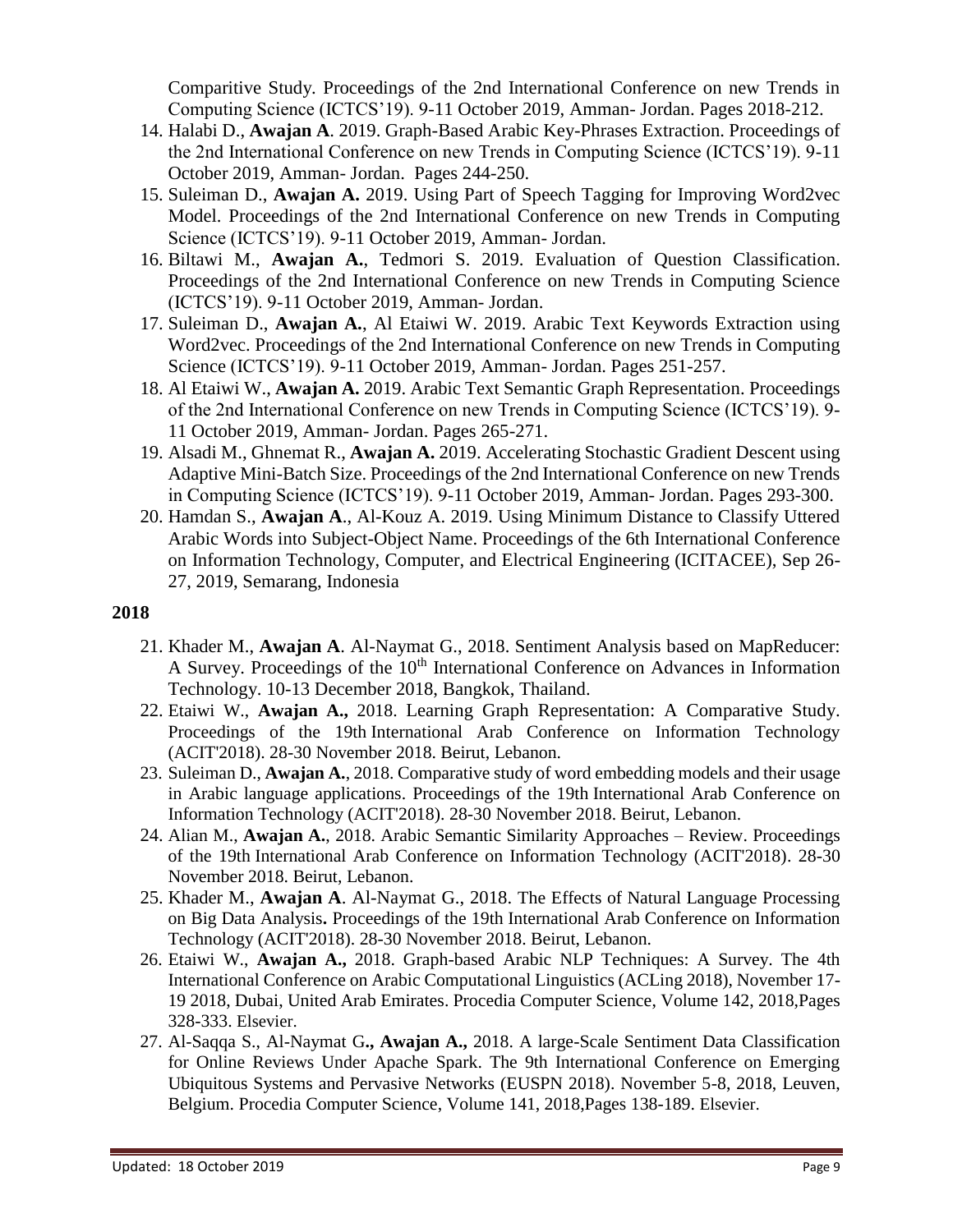- 28. Al-Saqqa S., Nadeim N., **Awajan A.**, 2018. Sentiment Analysis for Arabic Text Using Ensemble Learning. The proceedings of 15th ACS/IEEE International Conference on Computer Systems and Applications AICCSA 2018, October  $28<sup>th</sup>$  to November 1<sup>st</sup>, 2018. Aqaba – Jordan.
- 29. Hamdan S., Hudaib A., **Awajan A.,** 2018. Hybrid Algorithm to Detect the Sybil Attack in VANET. Proceedings of the The Fifth International Symposium on Innovation in Information and Communication Technology (ISIICT 2018). October 31 - November 01, 2018, Philadelphia University, Amman, Jordan.
- 30. Alhijawi B., Hriez S., **Awajan A.,** 2018. Text-Based Authorship Ide notification: A Survey. Proceedings of the The Fifth International Symposium on Innovation in Information and Communication Technology (ISIICT 2018). October 31 - November 01, 2018, Philadelphia University, Amman, Jordan.
- 31. Alian M., **Awajan A.** (2018) Arabic Tag Sets: Review. In: Arai K., Kapoor S., Bhatia R. (eds) Intelligent Systems and Applications. IntelliSys 2018. Advances in Intelligent Systems and Computing, Vol. 868. Springer, Cham
- 32. Abdelrazaq D., Abu-Soud S., **Awajan A.** 2018. A Machine Learning System for Distinguishing Nominal and Verbal Arabic Sentences. The International Arab Journal of Information Technology, Vol. 15, No. 3A, Special, pages. Pages 576-584. (ISI, Scopus).
- 33. Al-Saqqa S., Abdel-Nabi H., **Awajan A.,** 2018. A Survey of Text Emotion Detection. Proceeding of the  $8<sup>th</sup>$  International Conference of Computer Science & Information Technology (CSIT 2018). July 11-12 2018. Amman – Jordan.
- 34. Abdel-Nabi H., **Awajan A.,** Obeid N., 2018, A Novel Histogram Shifting Reversible Data Hiding Scheme for Color Images. Proceeding of the 8<sup>th</sup> International Conference of Computer Science & Information Technology (CSIT 2018). July 11-12 2018. Amman – Jordan.
- 35. Alhijawi B., Obeid N., **Awajan A.** and Tedmori S. 2018. Improving Collaborative Filtering Recommender System Using Semantic Information. Proceedings of the International Conference on Information and Communication Systems. April 3-5 2018, Irbid. Jordan.

- 36. Biltawi M., **Awajan A.,** Tedmori S. **(2017),** Towards Building a Frame-Based Ontology for the Arabic Language. Proceedings of the International Arab Conference on Information Technology. December 22-24, 2017. Yassmine Hammamet Tunisia.
- 37. Abdelrazaq D., Abu-Soud S., **Awajan A. (2017)** Distinguishing Nominal and Verbal Arabic Sentences: A Machine Learning Approach. Proceedings of the International Arab Conference on Information Technology. December 22-24, 2017. Yassmine Hammamet Tunisia.
- 38. Hraiz R., Khader M., **Awajan A.,** Al-Kouz A. (2017) Semantic Elements Extraction based on Syntactic Structure of Arabic Sentences. Proceedings of the International Arab Conference on Information Technology. December 22-24, 2017. Yassmine Hammamet Tunisia.
- 39. Biltawi M. **Awajan A.,** Tedmori S, Al-Kouz A. 2017. Exploiting Multilingual Wikipedia to Improve Arabic Named Entity Resources. The International Arab Journal of Information Technology, Vol. 14, No. 4A, Special, pages 598-607.
- 40. Bani Younis R.Y., Al-Zoubi M.B, **Awajan A.,** 2017. An Adaptive JPEG Compression-Encryption System Using Optimized Local Quantization Matrices. Proceedings of the International conference on Electrical and Computing Technologies and Applications (ICECTA). Organized by the American University of Ras Al Khaimah (AURAK),978-1- 5386-0872-2/17©2017 IEEE
- 41. Suleiman D., **Awajan A.,** 2017. Bag-of-Concept Based Keyword Extraction from Arabic Documents. Proceedings of the 8th International Conference on Information Technology. IEEE technically sponsored Conference, 16-18 May 2017. Amman- Jordan.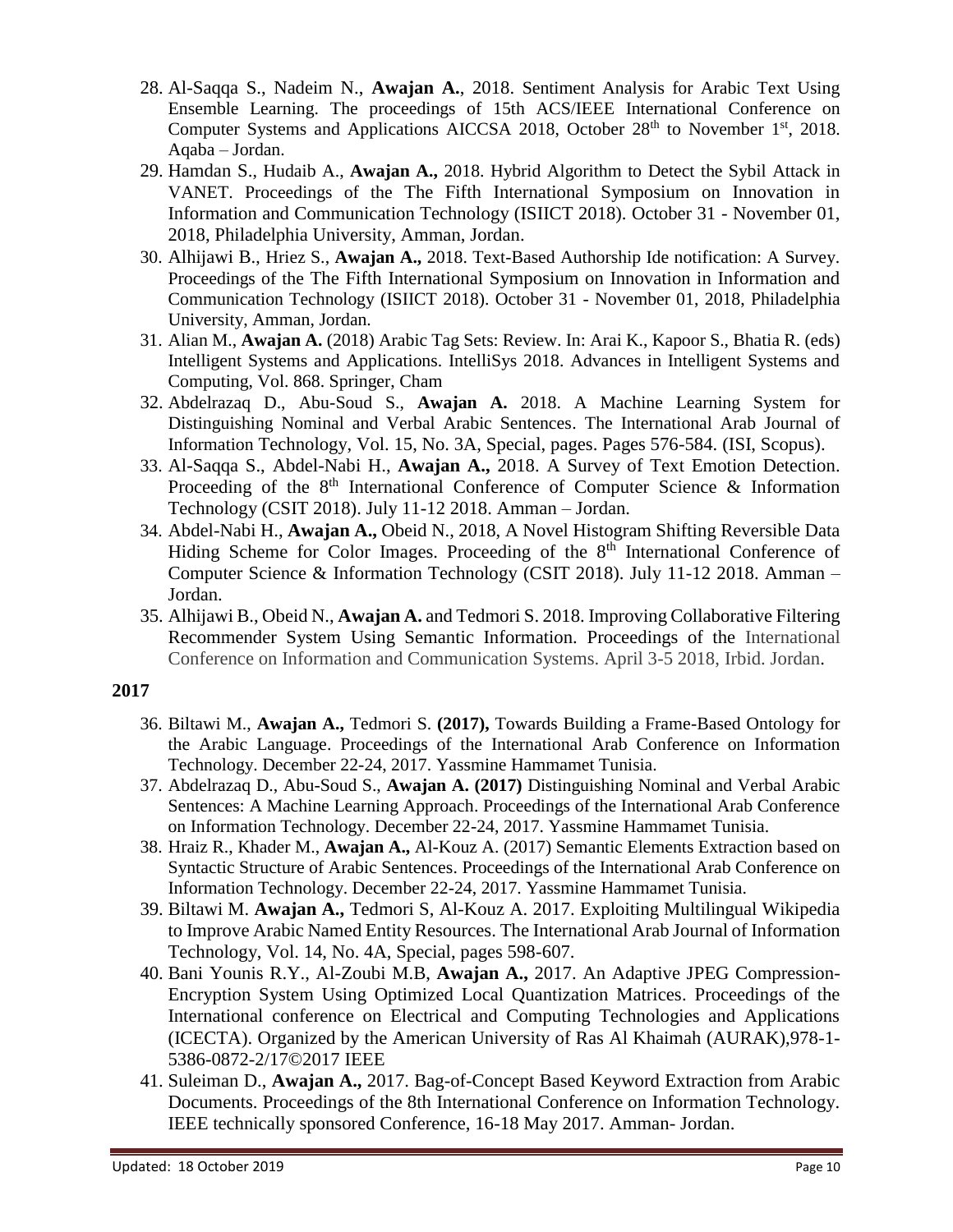- 42. Etaiwi W., **Awajan A.,** Suleiman D., 2017. Statistical Arabic Name Entity Recognition Approaches: A Survey. The 8th International Conference on Emerging Ubiquitous Systems and Pervasive Networks (EUSPN-2017). September 18-20, 2017, Lund, Sweden. Procedia Computer Science 113 (2017) 57-64. Elsevier.
- 43. Suleiman D., **Awajan A.,** Etaiwi A., 2017. The Use of Hidden Markov Model in Natural Arabic Language Processing: a survey. The 8th International Conference on Emerging Ubiquitous Systems and Pervasive Networks (EUSPN-2017). September 18-20, 2017, Lund, Sweden. Procedia Computer Science 113 (2017) 240-247. Elsevier
- 44. Etaiwi W., **Awajan A.,** 2017. The Effects of Features Selection Methods on Spam Review Detection Performance. Proceedings of the International Conference on New Trends in Computing Sciences (ICTCS 2017), Amman, Jordan. 978-1-5386-0527-1/17 © 2017 IEEE. DOI 10.1109/ICTCS.2017.50. Pages 116-120
- 45. Halabi D., **Awajan A.,** Fayyoumi E., 2017, Arabic LFG-inspired Dependency Treebank. Proceedings of the International Conference on New Trends in Computing Sciences (ICTCS 2017), Amman, Jordan. 978-1-5386-0527-1/17 © 2017 IEEE, DOI 10.1109/ICTCS.2017.49. Pages 207- 215
- 46. Suleiman D., **Awajan A.**, Al-Madi N., 2017. Deep Learning Based Techniques for Plagiarism Detection in Arabic Texts. Proceedings of the International Conference on New Trends in Computing Sciences (ICTCS 2017), Amman, Jordan. 978-1-5386-0527-1/17 © 2017 IEEE, DOI 10.1109/ICTCS.2017.42. Pages 216- 222
- 47. Al-Zewairi m., Almajali S., **Awajan A.** Experimental Evaluation of a Multi-Layer Feed-Forward Artificial Neural Network Classifier for Network Intrusion Detection System. Proceedings of the International Conference on New Trends in Computing Sciences (ICTCS 2017), Amman, Jordan. 978-1-5386-0527-1/17 © 2017 IEEE, DOI 10.1109/ICTCS.2017.29. Pages 167-172
- 48. Alian M., **Awajan A.**, Al-Kouz A. 2017, Arabic Word Sense Disambiguation Survey. Proceedings of the International Conference on New Trends in Computing Sciences (ICTCS 2017), Amman, Jordan. 978-1-5386-0527-1/17 © 2017 IEEE, DOI 10.1109/ICTCS.2017.23. Pages 236- 240

- 49. Alian M., **Awajan A.**, Al-Kouz A. 2016. Word sense disambiguation for Arabic text using Wikipedia and Vector Space Model. International Journal of Speech Technology (Springer). pp 1–11. DOI 10.1007/s10772-016-9376-y
- 50. **Awajan A.** 2016. Semantic Similarity Based Approach for Reducing Arabic Texts Dimensionality. International Journal of Speech Technology (Springer). June 2016, Volume 19, [Issue](http://link.springer.com/journal/10772/19/2/page/1) 2, pp 191–201. DOI. 10.1007/s10772-015-9284-6. 13 Pages
- 51. Hudaib A., Suleiman D. **Awajan A.** 2016. A Fast Pattern Matching Algorithm Using Changing Consecutive Characters. Journal of Software Engineering and Applications, Volume 9, Number 8, 399-411. doi: [10.4236/jsea.2016.98026.](http://dx.doi.org/10.4236/jsea.2016.98026)
- 52. Alian M., **Awajan A.**, Al-Kouz A. 2016. Arabic Word Sense Disambiguation Using Wikipdia. International Conference on Computer and Applications ICCA'16, September 14-15, 2016 Dubai, United Arab Emirates
- 53. Khader M. **Awajan A.**, Al-Kouz A. 2016. Textual Entailment for Arabic Language based on Lexical and Semantic Matching. International Conference on Computer and Applications ICCA'16, September 14-15, 2016 Dubai, United Arab Emirates
- 54. Dakroub H., Shaout A., **Awajan A.** "Connected Car Architecture and Virtualization," SAE International Journal of Passenger Cars – Electronic and Electrical Systems. Volume 9, Issue 1, May 2016, doi:10.4271/2016-01-0081.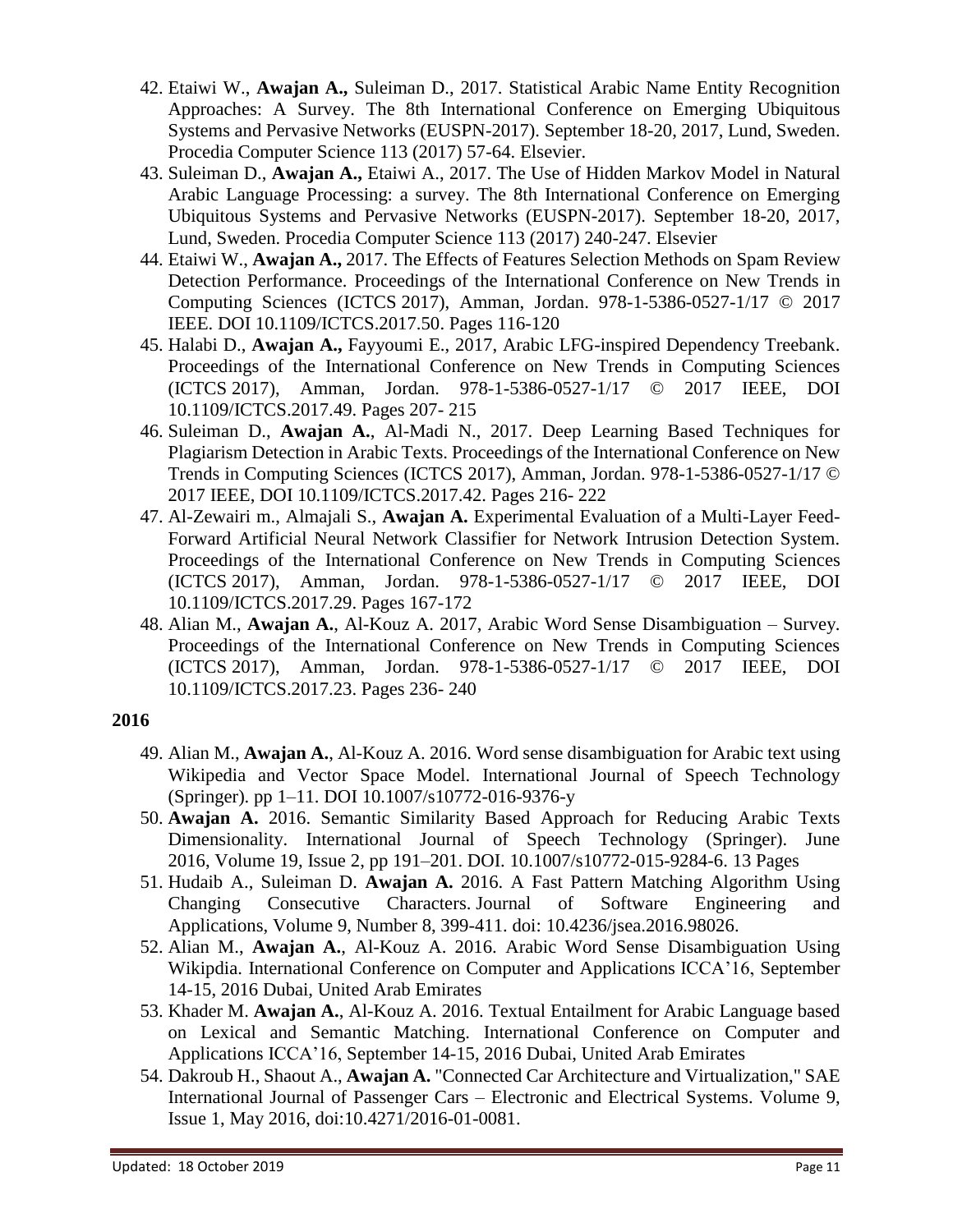- 55. Hudaib A., Suleiman D., **Awajan A.** 2016. Dynamic Berry Ravindran Algorithm for Pattern Matching (DBR). Proceeding of the 16th International Conference on Applied Computer Science (ACS '16), Istanbul, Turkey, April 15-17, 2016
- 56. Biltawi M., Etaiwi W, Tedmori S., Hudaib A., **Awajan A.** 2016. Sentiment Classification Techniques for Arabic Language: A Survey. Proceedings of the International Conference on Information and Communication Systems (ICICS 2016). April 5-7, 2016, Irbid –Jordan.

#### **2015**

- 57. **Awajan A.** 2015. Keyword Extraction from Arabic Documents using Term Equivalence classes. ACM Transactions on Asian and Low-Resource Language Information Processing. Volume 14, Issue 2, Article 7 (March 2015), 18 pages. (ISI)
- 58. **Awajan A.** 2015. Semantic Vector Space Model for Reducing Arabic Text Dimensionality. Proceedings of the 5<sup>th</sup> International Conference on Digital Information and Communication Technology and its Applications (DICTAP 2015). 6 Pages.
- 59. **Awajan A.,** Abu Jrai E. 2015. Hybrid Technique for Arabic Text Compression. Global Journal of Computer Science and Technology, GJCST Volume 15 Issue 1. Pages 1-6.
- 60. Abu Allawi M. A., Hadi A., **Awajan A**. 2015. Proceeding of the Fourth International Conference on Cyber Security, Cyber Warfare, and Digital Forensic (CyberSec2015) Sampoerna University, Jakarta, Indonesia. October 29-31, 2015. 6 Pages.
- 61. Sedki E., Alzaqah A., **Awajan A.** 2015. Arabic Text Dimensionality Reduction Using Semantic Analysis. WSEAS Transactions on Information Science and Applications. Volume 12, 2015, Art. #21. Pages 209-218.

#### **2014**

- 62. **Awajan A.** 2014. Unsupervised Approach for Automatic Keyword Extraction from Arabic Documents, Proceedings of the 26th International Conference on Computational Linguistics and Speech Processing ROCLING 2014, Pages 175-184.
- 63. Aldasouqi I, **Awajan A**. 2014. Intelligent Border Security Interactive Simulation Tool (IBS-IST), Proceedings of Mathematics and Computers in Science and Industry: Mathematics and Computers in Science and Engineering Series - MCSI 2014, Published by WSEAS LLC, Pages 57- 61.
- 64. Sawalha S., **Awajan A.** 2014. Blank Background Image lossless Compression Technique, International Journal of Image Processing (IJIP), Vol. 8, Issue 1, Pages 9-16.
- 65. Kasasbeh R., Al-Majali S., **Awajan A**. 2014. Expanding Aspect-Oriented Programming Toward Advanced Dynamic Network Level Aspects in C++, International Journal of Computer Science and Engineering (IJCSE), Vol. 3, Issue 1, Pages 105-112.

- 66. Al-Doghmi A., AL-Shalabi H., Jwaifell M., Swidan A., **Awajan A.**, Alrabea A. 2013. The Academic Use of Social Networks among University Students in Jordan, IJCSI International Journal of Computer Science Issues, Vol. 10, Issue 5, Pages 134-141.
- 67. Al-kouz A., **Awajan A**., Jeet M., Al-Zaqqa A. 2013. Extracting Arabic Semantic Graph from Aljazeera.net, IEEE Jordan Conference on Applied Electrical Engineering and Computing Technologies AEECT, 3-5 Dec 2013, DOI: [10.1109/AEECT.2013.6716451](http://dx.doi.org/10.1109/AEECT.2013.6716451)
- 68. **Awajan A.**, Al-Shalabi H., Awajan A. W., El-Omari N. 2013. E-Business Readiness in the SMEs in Jordan. International Journal of Management & Information Technology, Vol.4, No. 3, pp. 334-341.
- 69. Jwaifell M., Al-Shalabi H., Swidan A., **Awajan A.**, Alrabea A. 2013. The Intensity of Social Networks Group Use among the Students of Jordanian Universities, GlobalJournal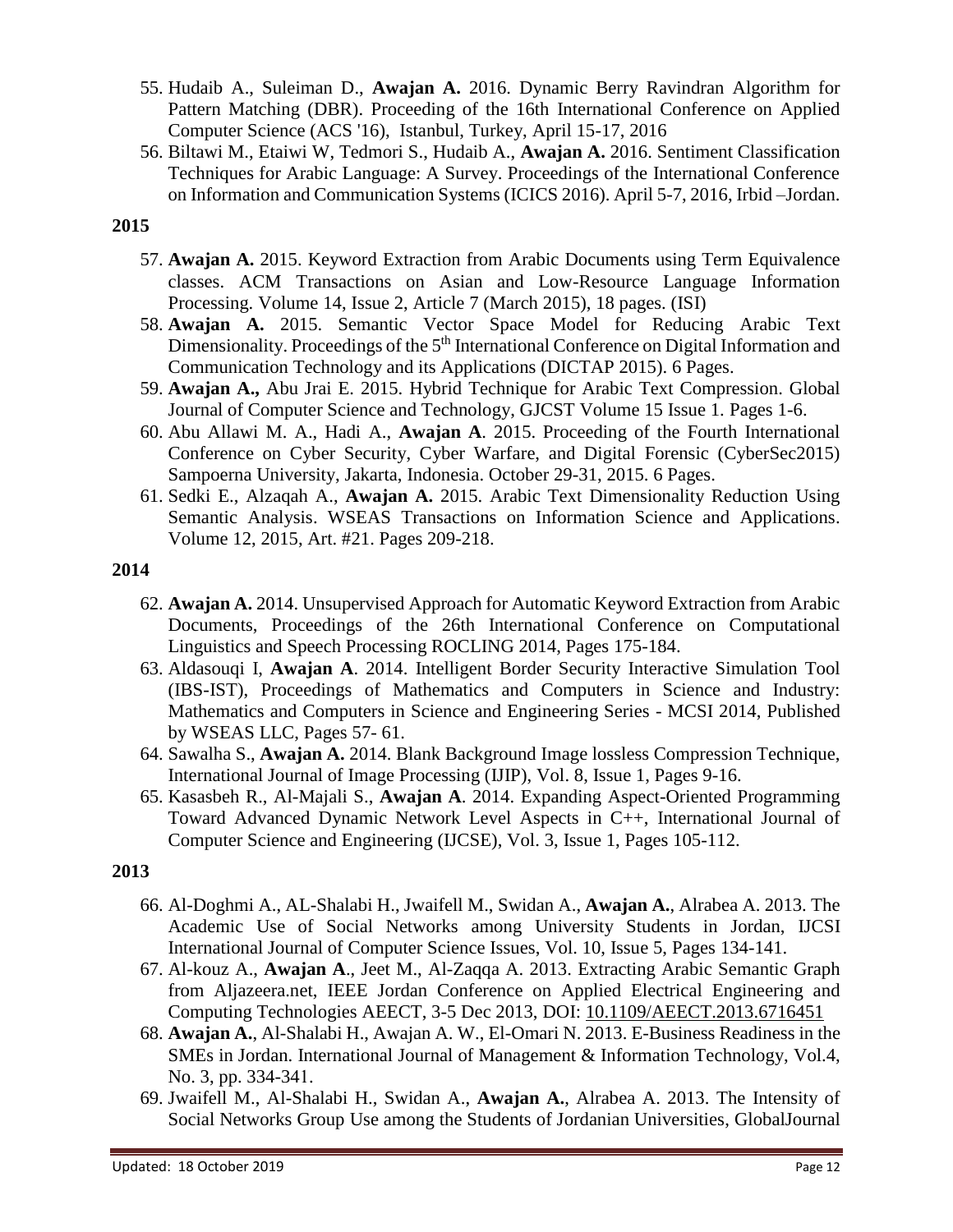of computer Science and Technology (E). Vol.13, Issue 2, Pages 11-17.

70. Swidan A., Al-Shalabi H., Jwaifell M., **Awajan A.**, Alrabea A. 2013. The Intensity and the Factors Affecting the Use of Social Network Sites Among the Students of Jordanian Universities, IJCSI International Journal of Computer Science Issues, Vol. 10, Issue 1.

#### **Before 2013**

- 71. **Awajan A.** 2011. Multilayer Model for Arabic Text Compression. The International Arab Journal of Information Technology, Vol. 8, No. 2, Pages 188-196. (ISI)
- 72. Aldasouqi I., **Awajan A.** 2011. Black Box Backup System. International Journal of Computer Science and Security (IJCSS), Vol. 5, Issue 3, Pages 368-375.
- 73. Albalas F., Abu-Alhaija B., Awajan A. W., **Awajan A.**, Al-Begain K. 2010. [Quality of](http://www.igi-global.com/bookstore/article.aspx?titleid=49197)  [Service for Multimedia and Real-Time Services,](http://www.igi-global.com/bookstore/article.aspx?titleid=49197) [International Journal of Information](http://www.igi-global.com/bookstore/titledetails.aspx?titleid=49172)  [Technology and Web Engineering Vol. 5, Issue 4,](http://www.igi-global.com/bookstore/titledetails.aspx?titleid=49172) Pages 1-22.
- 74. Omari N., **Awajan A.** 2009. Document Image Segmentation and Compression Using Artificial Neural Network Based Technique, Proceedings of the International Conference on Information and Communication Systems, December 20-22, 2009. Amman – Jordan.
- 75. Fraij F., AlQuraan M., Winter V., **Awajan A.**, Al-Awamleh I. Software-Assisted Pedagogy for a Mathematics Course, Proceedings of the Annual Conference of the 2nd International Centre for Innovation in Education- Ulm-Germany, August 24- 27, 2009.
- 76. Atoum J., Bader D., **Awajan A.** 2008. Mining Functional Dependency from Relational Databases Using Equivalent Classes and Minimal Cover, Journal of Computer Science, Vol. 4, No. 5, Pages 421-426.
- 77. El-Seoud S., **Awajan A.**, Al-Khasawneh B. 2008. Evaluating Quality and Student Acceptance of Web-Based Courses at a Jordanian University, International Journal of Computing and Information Sciences, Vol. 5, No .3, Pages 95-103.
- 78. **Awajan A.** 2007. Arabic Text Preprocessing for the Natural Language Processing Applications, Arab Gulf Journal of Scientific Research, Vol. 25, No. 4, Pages 179-189.
- 79. El-Seoud S., Al-Khasawneh B., **Awajan A.** 2007. Using Web-Based Course to Enhance Educational Process at Jordan Universities – A Case Study. in Proceedings of the International Conference of "Interactive computer aided learning" ICL2007, Villach, Austria. 26-28, 2007. 10 pages. Conference listed in Telearn open archive.
- 80. Sammour G., **Awajan A.** 2005. A Proposed Quality Assurance System (QAS) for e-Learning Solutions, International E-Business Conference, June 23-25 June 2005.
- 81. **Awajan A.** 2003. A Rule-Based Morphological Analyzer of Arabic Word, WSEAS Transactions on Computers, Vol. 2, No. 2, Pages 493-502.
- 82. **Awajan A.** 2001. Low-level Natural Language Technique for Arabic Text Processing, Proceedings of the ISCA 16th International Conference Computers and Their Applications, March 28-30, 2001, Seattle, Washington, USA. ISCA 2001, Pages 387-390.
- 83. **Awajan A.**, Atoum J., and Salameh W. 2000. A Fast Arabic Text Compression Technique, Journal of the Institute of Mathematics and Computer Sciences (Computer Science Series), Vol. 11, No. 1.
- 84. **Awajan A.** 2000. A Statistical Model for Arabic Text Compression, Proceedings of the 19th IASTED International Conference on Modeling, Identification and Control. Innsbruck-Austria, February 14-17 2000, Pages 562-566.
- 85. **Awajan A**. 1999. Software Quality for the Software Industry. The Second Conference of the Jordan Quality Society Nov. 1999. (In Arabic)
- 86. **Awajan A.** 1997. Quality Metrics for Information Systems. Al-Hassoub Journal of the Jordan Computer Society, No. 32, November – 1997. (In Arabic)
- 87. **Awajan A.** 1997. Computer Crimes. Al-Hassoub Journal of the Jordan Computer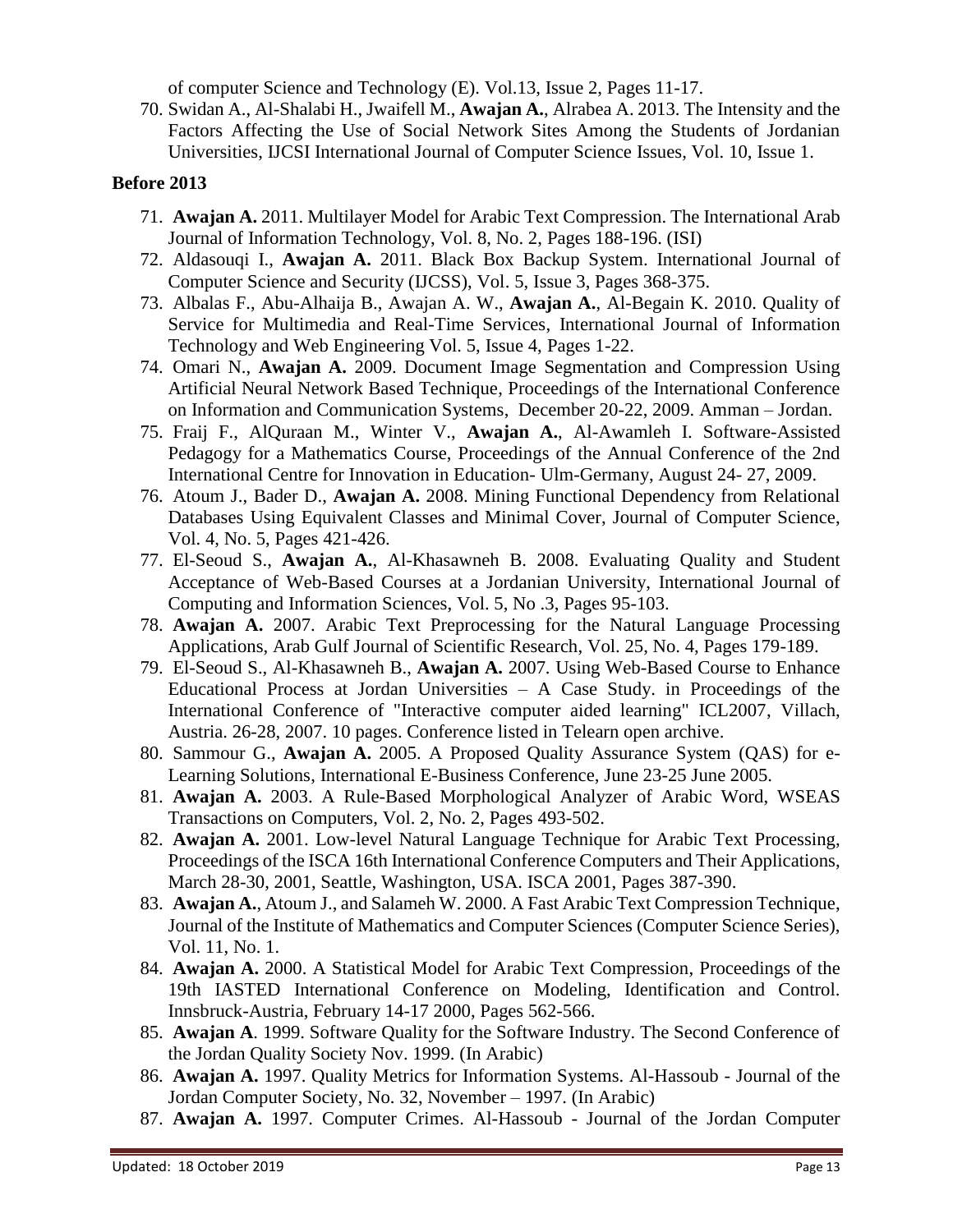Society, No. 30, May – 1997. (In Arabic)

- 88. **Awajan A.,** Artificial Intelligence and Applications. Al-Hassoub Journal of the Jordan Computer Society, No. 29, March – 1997. (In Arabic)
- 89. **Awajan A.,** The Internet: Statistical Study of the WEB, Al- Hassoub Journal of the Jordan Computer Society, No. 28, December- 1996. (In Arabic)
- 90. **Awajan A.,** Images Processing by computer, Al-Hassoub Journal of the Jordan Computer Society, No. 25, July-1996. (In Arabic)
- 91. **Awajan A.,** Universities and the IT industry, Al-Hassoub the Journal of the Jordan Computer Society No. 22, August 1995. (In Arabic)
- 92. Nardin P., **Awajan A.**, Le Palec G., Rondot D., Quality Control by Infrared images treatment, 5th IASTED International Conference on Reliability and Quality Control, Lugano- Switzerland, June 20-22, 1989
- 93. **Awajan A.**, Rondot D., and Mignot J., Quick method of measuring the furrows distribution skin surface replicas, Medical and Biological Engineering and Computing, Vol. 27, No. 4, pp. 379-389. 1989.
- 94. **Awajan A.** , Rondot D., Mignot J., Agache P., Detection et quantification des plis par traitement d'image (Furrows detection and quantification by image processing), Proceedings of the 4th Forum de jeunes chercheurs, Paris-France, May 26-27, 1988, pp. 38-39. Published in the Innovation et technologie en biologie et médecine: ITBM Journal, Vol. 10, No. 1, 1989. (In French)
- 95. **Awajan A.**, Rondot D., Mignot J., Détection et quantification des plis principaux et secondaires de la peau par traitement et analyse d'images vidéo, Innovation et technologie en biologie et médecine : ITBM, Vol. 10, No. 1, pp. 53-67, 1989. (In French)
- 96. Mignot J., **Awajan A.**, Nardin P., Rondot D., Analyse quantitative des elements caracteristiques de certaines images de visualization (Quantitative Analysis of image of visualization), Proceedings of the 3rd Colloque National de Visualisation et de traitement d'images, Belfort-FRANCE, May 18-20 , 1988, pp. c271-c276. (In French)
- 97. Nardin P., **Awajan A.**, Rondot D., Mignot J., Description d'un logiciel pour l'analyse locale des images de phenomenes physiques evaluant au cours du temps, Proceedings of the 3rd Colloque National de Visualisation et de traitement d'images, Belfort-FRANCE, May 18-20, 1988, pp. c191-c194. (In French)
- 98. Rondot D., **Awajan A.**, Mignot J., Galal T., Detection et quantification des structure lineaires d'une image (Linear structures detection and quantification), Proceedings of the 3rd Colloque National de Visualisation et de traitement d'images), Belfort-FRANCE, May 18-20 , 1988, pp. c261-c264. (In French)
- 99. **Awajan A.** , Mignot J., Rondot D., Stamon G., Controle de qualite des surfaces de materiaux industriels par traitement d'images (Surface Quality Control by Image Processing), The 6<sup>th</sup> IASTED International Conference on Identification, Modeling and Simulation, Paris-France, June, 1987. (In French)
- 100. **Awajan A.**, Mignot J., Rondot D., Stamon G., The Detection and Analysis Of Linear Forms Of An Image. Proceedings of the Mari 87 (Intelligent Network and Machines) Conference: Electronic Image, Paris La Villette - FRANCE, May 18-22, 1987.
- 101. **Awajan A.** , Mignot J., Rondot D., Stamon G., Quantification rapide des elements caracteristipues d'une surface en biologie cutanee (Biological surfaces quantification by image processing), Proceedings of the AFCET - IASTED Conference of Identification And Pattern Recognition, Toulouse - FRANCE, June 18-20, 1986, pp. 895-912. (In French)
- 102. Mignot J., **Awajan A.**, Rondot D., Stamon G., Image analysis and 3D profilometry of the human skin surface, Proceedings of the 8th Annual Conference of the IEEE Engineering in Medicine and Biology Society, Fort Worth, Dallas - USA, Nov. 7-10,1986.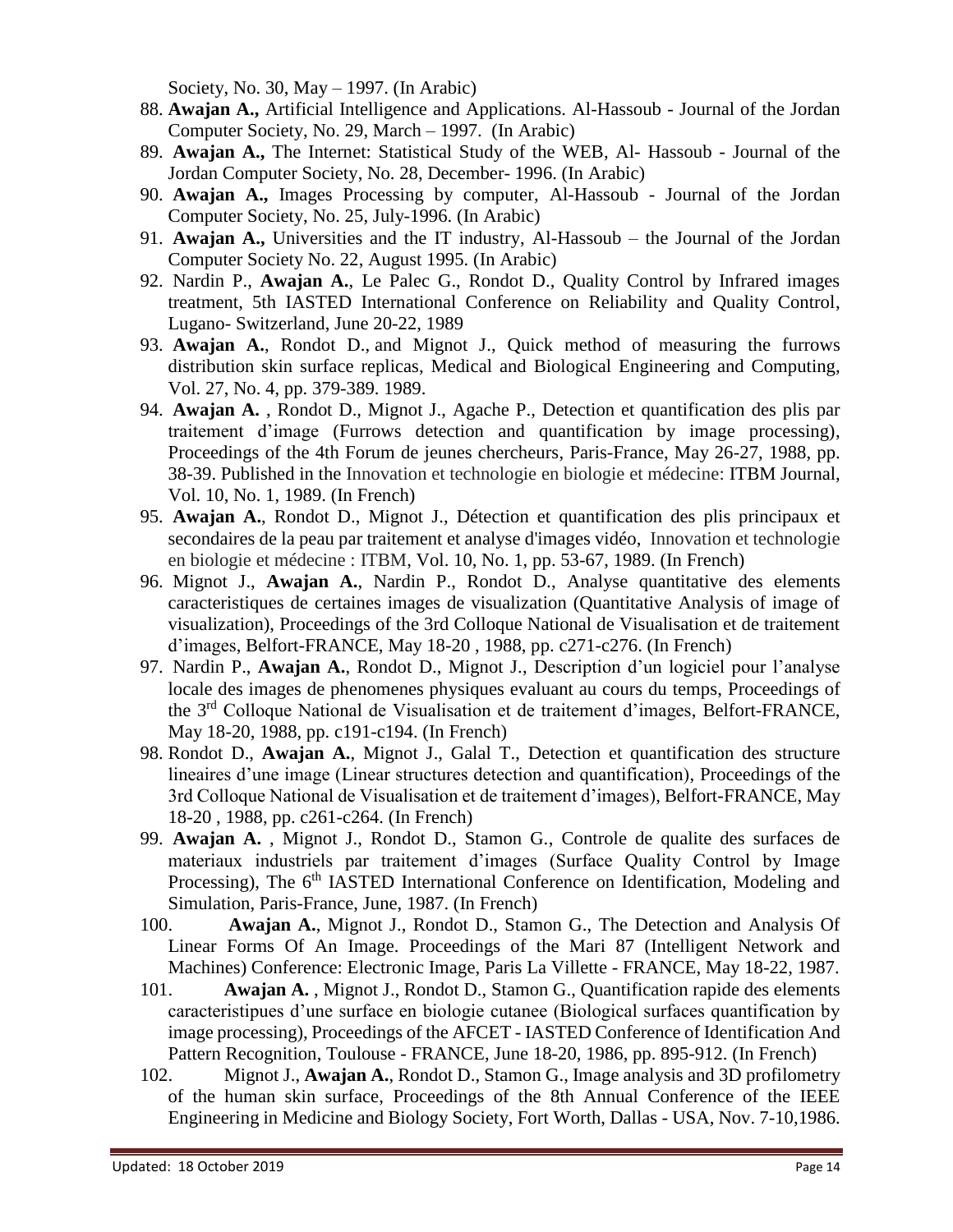103. Galal T., **Awajan A.**, Mignot A., The distribution of EM-W scattering over cutaneous surface, Proceedings of the 8th Annual Conference of the IEEE Engineering in Medicine and Biology Society, Fort Worth, Dallas - USA, Nov. 7-10, 1986, pp. 1400-1413.

## **Invited Speaker**

- 1. **Awajan A. et Al**. Seminar on Arabic Electronic Content Industry. Al Arab Alyoum Newspaper (Jordan). Oct 31, 2012.
- 2. **Awajan A**. E-environment Solution for the Knowledge Cities. The 15th general Assembly of the Arab Towns Organization: Cities of knowledge and the future of youth. Kuwait, 2- 5/10/2010. Knowledge Cities: Intelligent Techniques and e-services
- 3. **Awajan A.** The Credit Hour System in the Jordanian Universities. International meeting on the LMD system. Ministry of Higher education in Algeria. Algeria. 30-31 May 2007.
- 4. **Awajan A**. Software Quality for the Software Industry. The 2nd Scientific meeting of the Jordanian Association for Quality. 1998.

## **Books**

- 1. Abu Ali M., Hattab E., Abu Saoud S., and **Awajan A.,** E-commerce (level III). published by the Ministry of National Education, Amman-Jordan, 2004 (in Arabic)
- 2. Abu Ali M., Hattab E., Abu Saoud S., and **Awajan A.,** E-commerce (level II). published by the Ministry of National Education, Amman-Jordan, 2006 (in Arabic).

# **Editors of Proceedings**

- 1. Editor of the Proceedings of the International Conference on new Trends in Computing Sciences (ICTCS2019). Amman, Jordan 9-11 Oct. 2019.
- 2. Editor of the Proceedings of the International Conference on new Trends in Computing Sciences (ICTCS2017). Amman, Jordan 11-13 Oct. 2017.
- 3. Co-editor of the Proceedings of the first International Conference on E-Business and E-Learning (EBEL 2005) with Prof. Bernard Chapelet from the Business School of Grenoble (Grenoble Ecole of Management– France). Amman, Jordan 23-24 May 2005

# **Supervision of PhD Thesis:**

- 1. Dima Sulieman: Deep Learning Based Abstractive Text Summarization
- 2. Wael Etawi: Semantic Graph Learning for Abstractive Text Summarization
- 3. Dana Halabi: New approach for improving Arabic Dependency Parsing based on Arabic Grammatical Theory. Co-Supervised by Dr. Ebaa Fayoumi.
- 4. Marwah Alian: Semantic Similarity Measurement
- 5. Maryam Beltawi: Building Ontology for Question Answering Systems. Co-Supervised by Dr. Sara Tedmori.

## **Supervision of Master Theses Supervised:**

- 1. Eyad Ahmad AlDasouqi, Spring 2011-2012, Hybrid Model for Network Information Security Management System.
- 2. Majid Hussein, Summer 2011, New approach for Securing E-payment.
- 3. Sami Abdel-Hakeem Al Saady, Spring 2012-2013, Semantic Approach for Automatic Clustering of Arabic Documents.
- 4. Samer Fakhri Sawalha, Fall 2013-2014, Blank Background Image Compression & Storage
- 5. Drgham Abu Jaffal, Fall 2013-2014, Arabic Text Compression techniques.
- 6. Rawan Saleh Kasasbeh, Spring 2013-2014, Expanding Aspect-oriented Programming toward Advanced Dynamic Network level Aspects in C++.
- 7. Enas Abu Jrai, Spring 2013-2014 (Middle East University), Hybrid Technique for Arabic